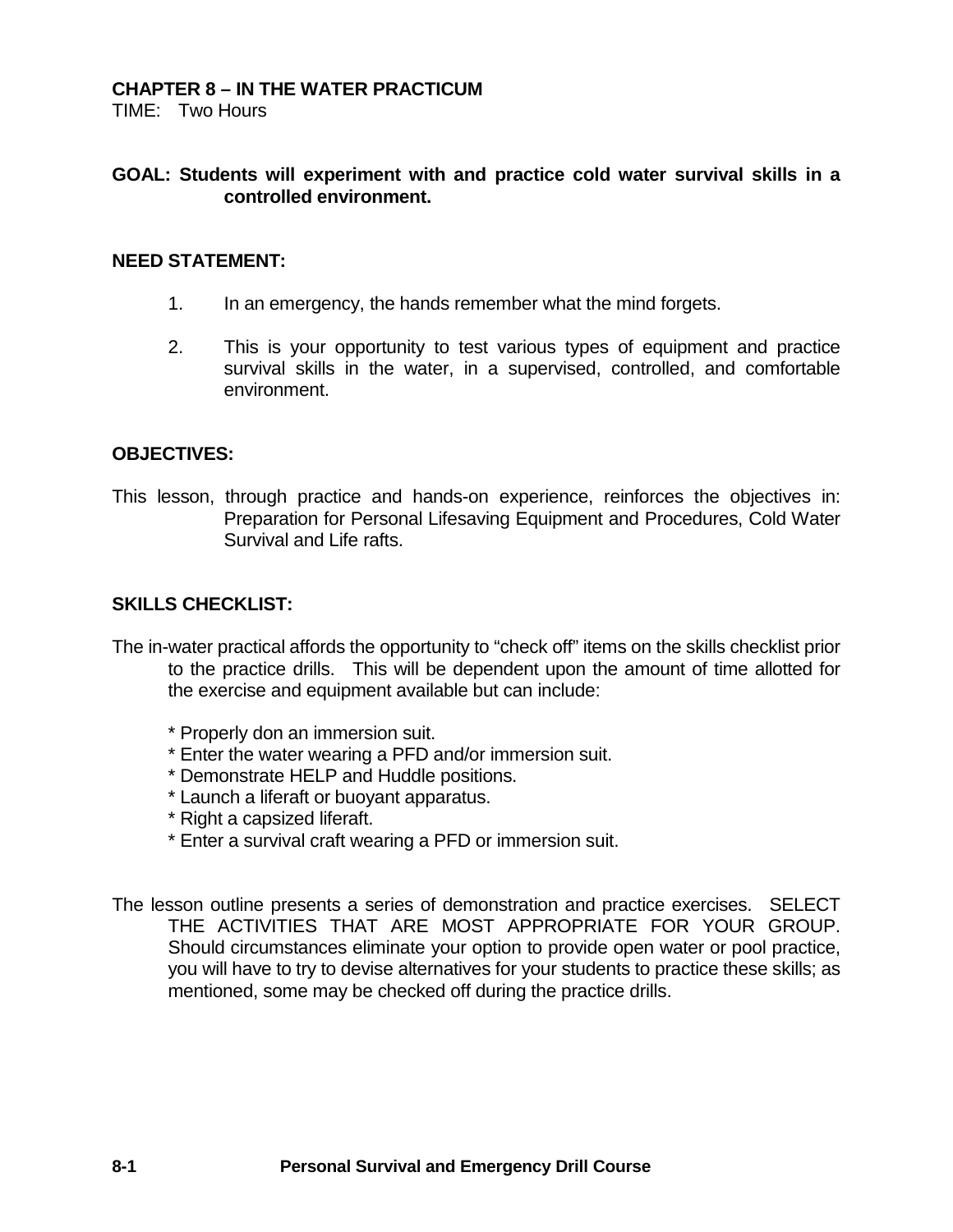# **EQUIPMENT NEEDED:**

Immersion suits

One or more of each of the following PFDs:

Type I Type II Type III – vest, float coat, anti-exposure coveralls Type IV – buoyant cushion, ring buoy Type V – special work PFD Inflatable types Non USCG approved devices

Lubricant or wax for immersion suit zippers

Throwable rescue device(s)

Emergency flotation: buoys, coolers, etc.

Liferaft, buoyant apparatus, and/or inflatable buoyant apparatus.

Bags for hauling wet gear.

### **SPECIAL PREPARATION:**

This lesson should only be carried out by a trained instructor.

Before the session......

- 1. Arrange for pool time and fee.
- 2. Make sure a lifeguard will be on duty.
- 3. Request that clean clothing be permitted in the pool.
- 4. See if the pool can help furnish any survival equipment.
- 5. Share your lesson plan with pool personnel; let them in on what you plan to do!

Prepare yourself and students......

- 1. Gather survival equipment (see list).
- 2. Arrange for co-instructors and aides and spotters if needed (prior students are a great source).
- 3. Tell students what to bring.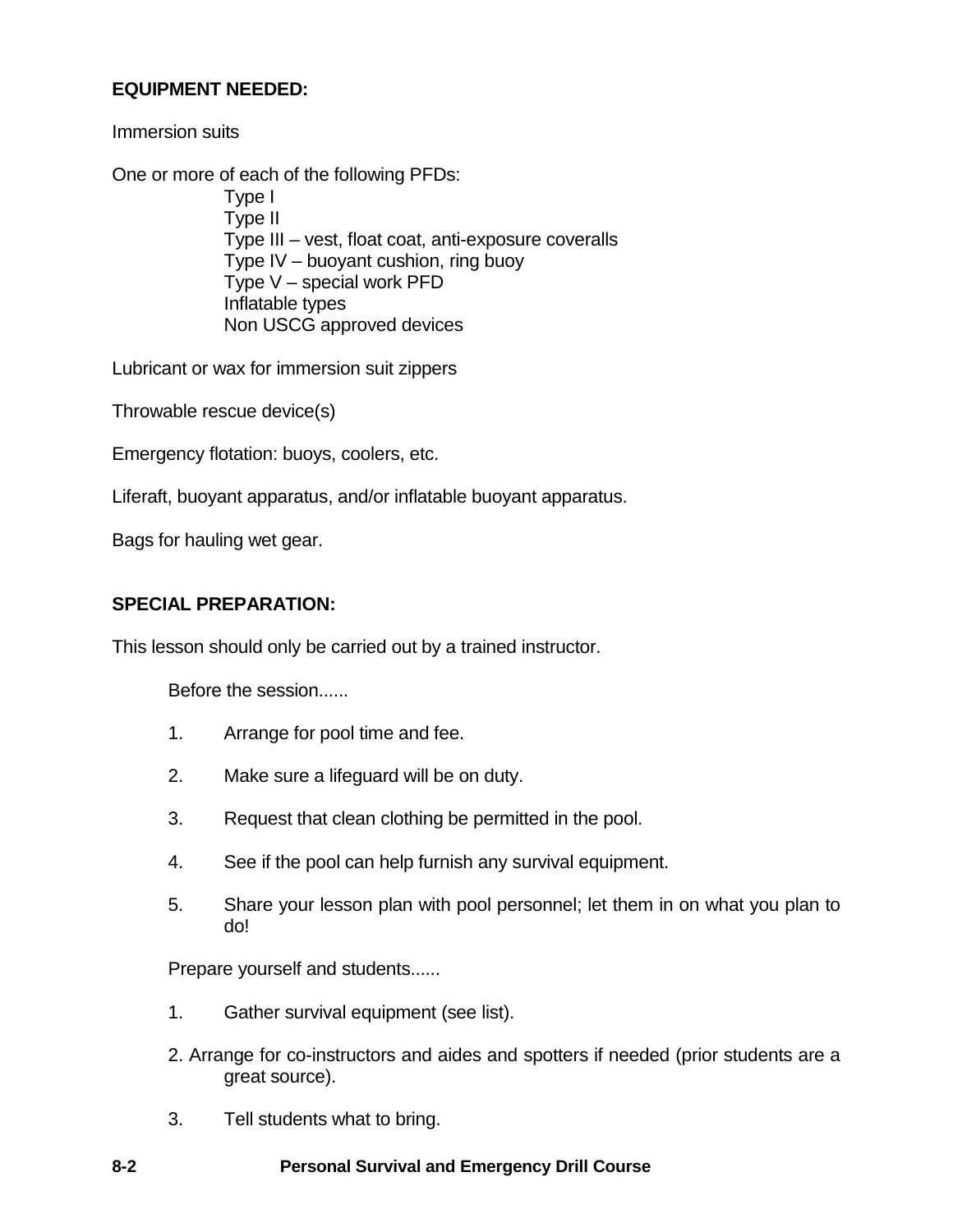- a. Own equipment if possible.
- b. Dry clothing, towel.
- c. Pool clothing (shorts, sweats, etc.) must be clean.
- 4. Ask students to let instructor at each station know if they are non-swimmers and/or uncomfortable in the water.
- 5. Go over pool rules with students.
- 6. Request students LEAVE VALUABLES AT HOME.

At the pool.....

- 1. Greet students; ask them to show up in in "swimming clothes."
- 2. Do not allow any person under the influence of drugs or alcohol to enter the water.
- 3. Ask students again to identify to the instructor any medical/physical issues they have.
- 4. Divide the class into skill sections (immersion suit, lIferaft, PFDs) and explain how they will rotate from one skills station to the next station. Within each section have them pair up (buddy system) for safety.
- 5. At the liferaft righting station if possible it is useful to have an instructor and a spotter to prevent entrapment under raft.
- 6. Instructors need to maintain close eye to eye contact with students and be alert for any panic or signs of medical/physical issues.
- 7. Ask students to enter water slowly except at jumping stations and emphasize no running, no yelling for help unless a real emergency.
- 8. Establish hand signals for "stop," "OK," "I need help"

After the lesson......

- 1. Rinse all equipment with fresh water on the pool deck or in the showers.
- 2. Find a warm, dry place to dry equipment.
- 3. Make students responsible for overhauling gear as much as possible.

## **SPECIAL CONSIDERATIONS FOR OPEN WATER PRACTICALS:**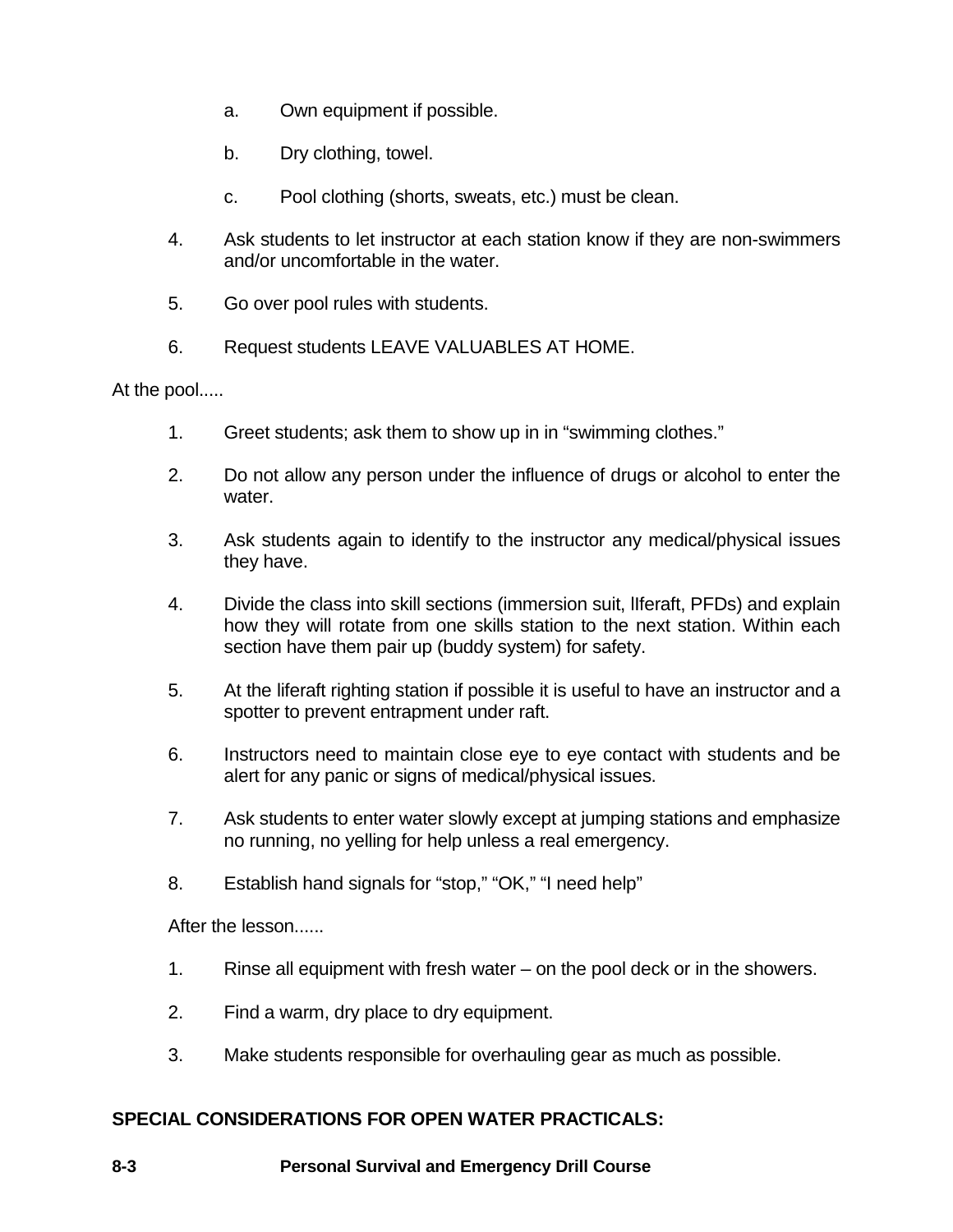- 1. Take great care in selecting your location:
	- \* away from vessel traffic patterns<br>\* a place where you can set bound
	- \* a place where you can set boundaries for students
	- \* check water health advisories
	- permission from local owners
- 2. Keep in mind that open water practicals take place in a less controlled environment; you must be extra prepared for the unexpected:

-students swimming out of bounds

-vessel traffic

-weather

-other hazards including marine mammals, currents, pollution

-accidental immersions; docks and floats get crowded with students donning immersion suits.

3. Consider extra supervision if doing open water practice.

## **TEACHING TIPS:**

- \*THE SAFETY OF THE STUDENTS COMES FIRST. Students should be in good physical condition. NO ONE UNDER THE INFLUENCE of drugs or alcohol should be allowed to participate.
- \*Do all talking and explaining possible in class BEFORE students arrive at the pool or practice site.
- \*The fear of water for non-swimmers is real. Be gentle with them. Work with them one on one.
- \*No one should be forced, coerced, intimidated or shamed in completing a skill if they have a medical, physical or panic reaction in the water.

\*All students should be wearing a PFD in the water. In cold water students should only enter water with an immersion suit.

\*Beware of demonstrating "poor technique;" people remember what they see and in the chaos of the pool may not hear your explanation.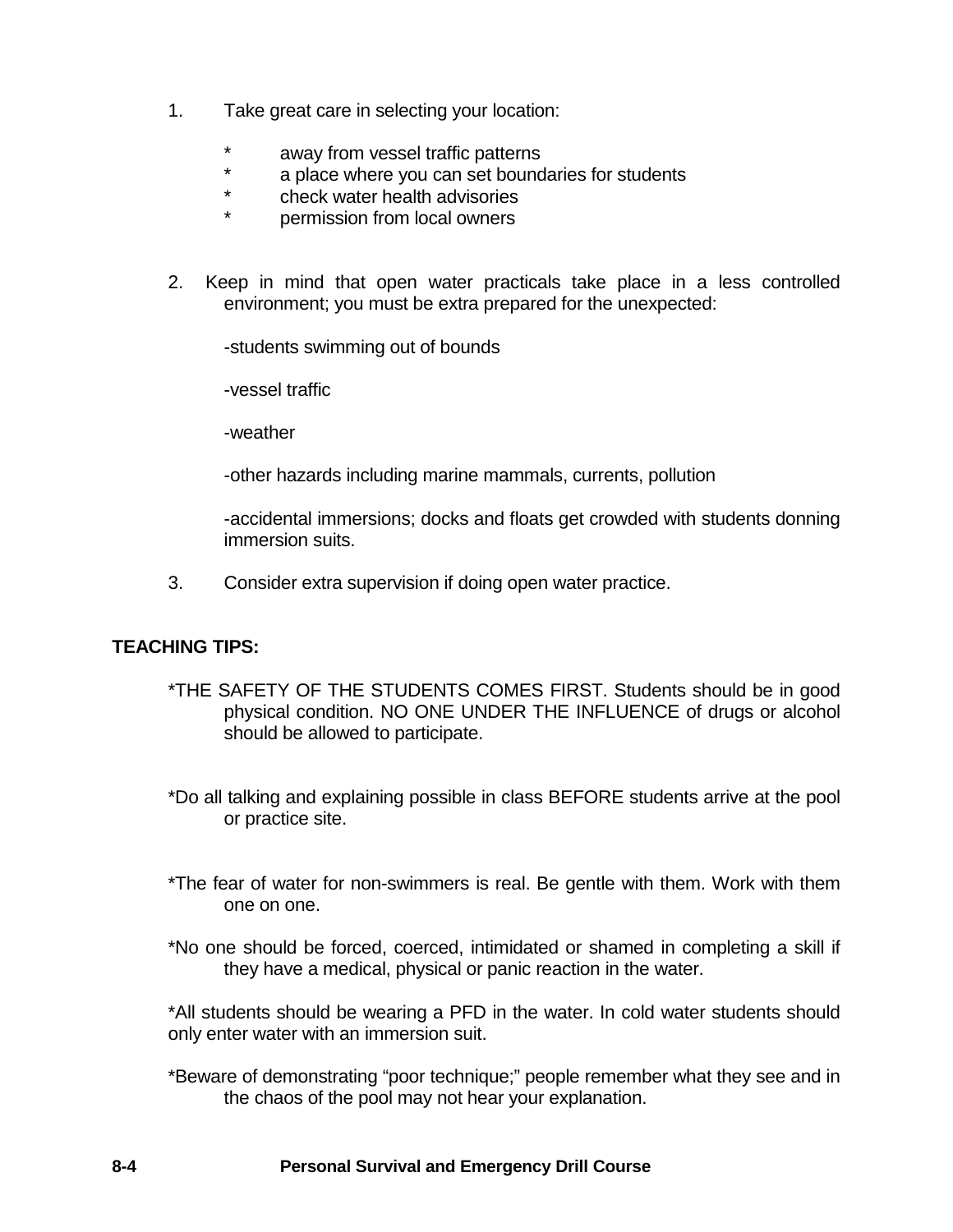- \*With large groups, ask students to enter the water on a rotating basis, to avoid large numbers in the water all at once. If you have more than one instructor, organize stations, for demonstration and practice.
- \*Do not permit students to practice with any equipment that is intended for lifeguard use only.
- \*Beware of students overheating in an indoor pool environment, especially in immersion suits.
- \*Allow for transit time to pool and overhauling of equipment afterwards. It's not difficult to rinse and turn one immersion suit; it is an effort to do 20. Involve your students! It helps familiarize them with equipment and gives them practice in maintaining gear.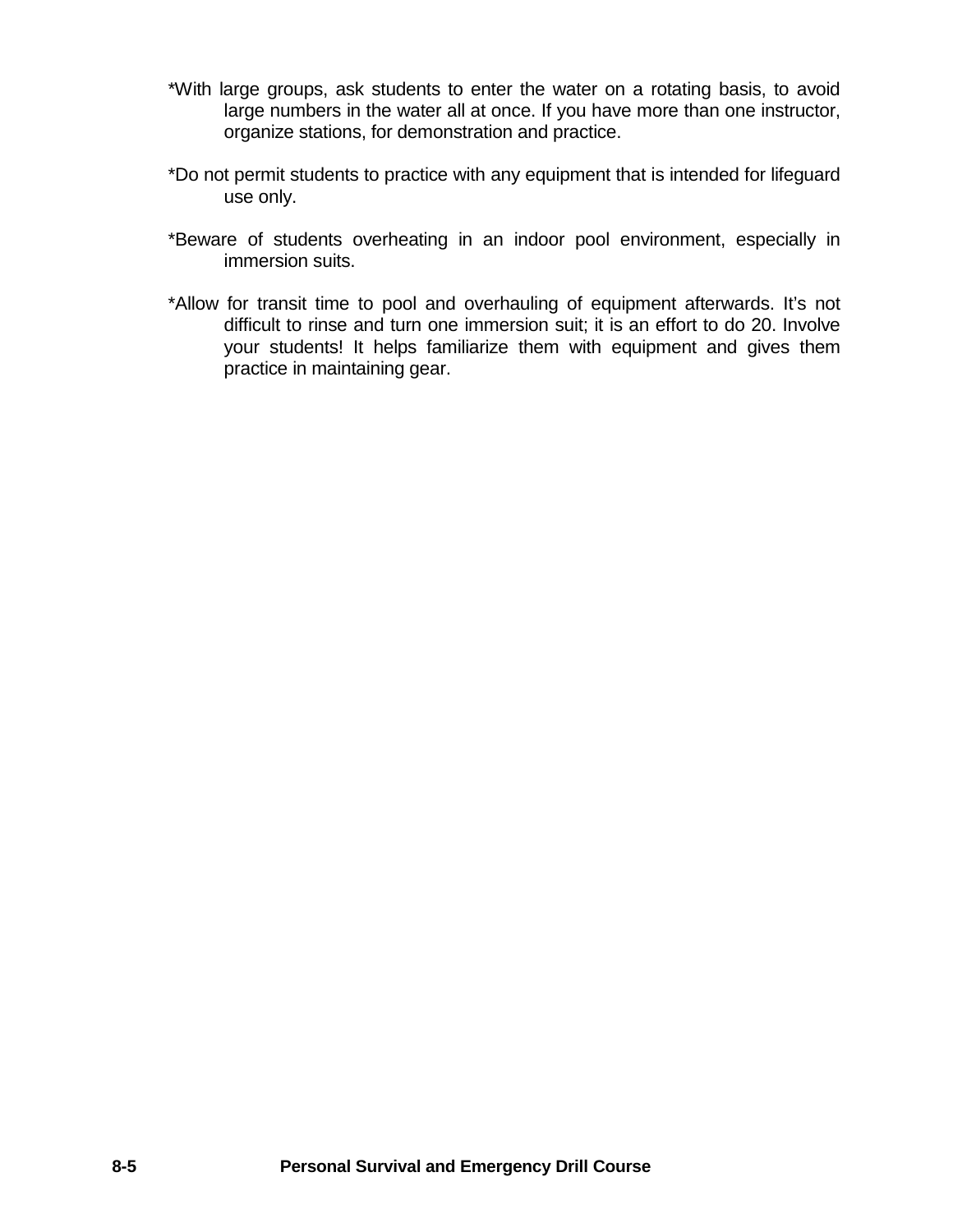## **INSTRUCTIONAL OUTLINE:**

## **I. IMMERSION SUITS**

- A. Demonstrate
	- 1. Proper donning of immersion suits.
		- a. Keep clothes on. Remove shoes or use plastic bags over shoes make donning easier if desired.
		- b. Sit down, insert legs first. Insert feet all way to bottom.
		- c. Knee or stand.
		- d. Check to make sure zipper toggle and hood are outside suit.
		- e. Insert weaker arm, raise hood overhead, insert stronger arm last.
		- f.. Bend slightly backwards to straighten out zipper and grab zipper toggle.
		- g. Zip up completely with a smooth motion. Do not force through if snagged
		- H. Face flap secure, ankle velcro secure if so fitted.
	- 2. Proper entry from height (deep water!)
		- a. Face bow or stern, sideways to boat (pool or dock).
		- b. Arm nearest boat (dock) protects head and hand holds hood in place.
		- c. Squat down with opening at neck to "burp" extra air out of suit.
		- d. Stand while hand holds suit hood away from face to let air escape, and covers mouth and nose.
		- e. DO NOT inflate air bladder before jumping to prevent injury to suit and person.
		- f. Check water for debris or people.
		- g. If possible, slip slowly into water; if not jump out and away, feet first and legs crossed.
	- 3. Proper floating position and inflation of pillows/rings.

### **8-6 Personal Survival and Emergency Drill Course**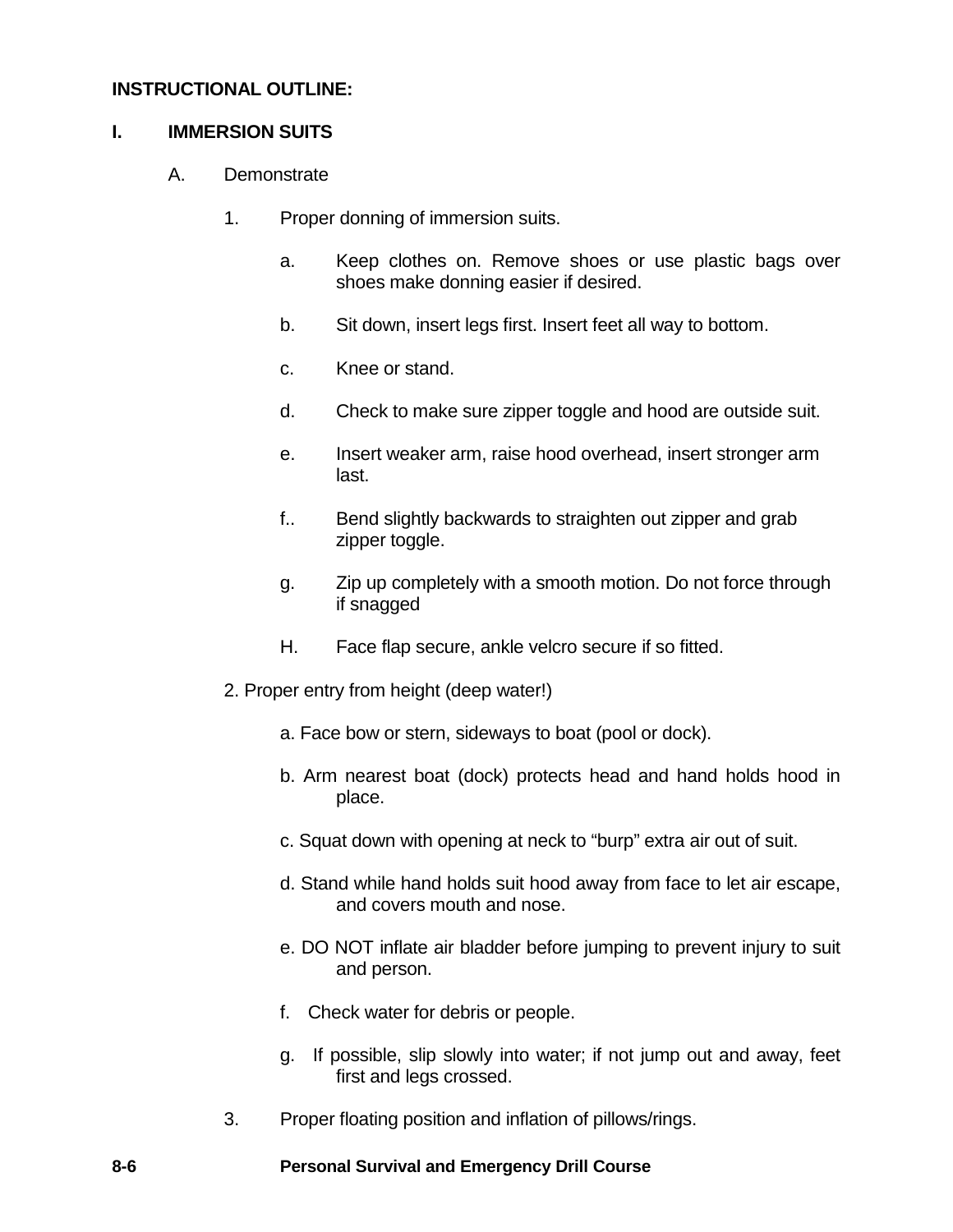- a. Float on back.
- b. Inflate pillow or ring with mouthpiece.
- c. Familiarize student with valve inspection and operation.
- 4. Proper swimming techniques.
	- a. On back safest and driest.
	- b. Most propulsion is with arms.
	- c. Must always protect airway, especially in rough seas.
	- d. Tandem swimming:
		- 1. Lay with head on buddy's torso and body between his/her legs.
		- 2. Coordinate timing of swim strokes.
		- 3. Energy effective and helps keep people together.
- 5. Assume "star" position with heads towards center and locking arms OR Feet towards center while holding neighbors arms or hands.
- 6. Proper exit remind students that immersion suits will float even if full of water although exit from water is more difficult.
- B. Practice steps 1 and 2 are best performed in the classroom before pool.
	- 1. Inspection
		- a. Have students inspect their own suits.
			- 1. Seams
			- 2. Reflective tape
			- 3. Bladder inflation
			- 4. Condition of material
		- b. Lubricate zippers with products recommended by manufacturer.
		- c. Provide toggles for zippers if necessary.

### **8-7 Personal Survival and Emergency Drill Course**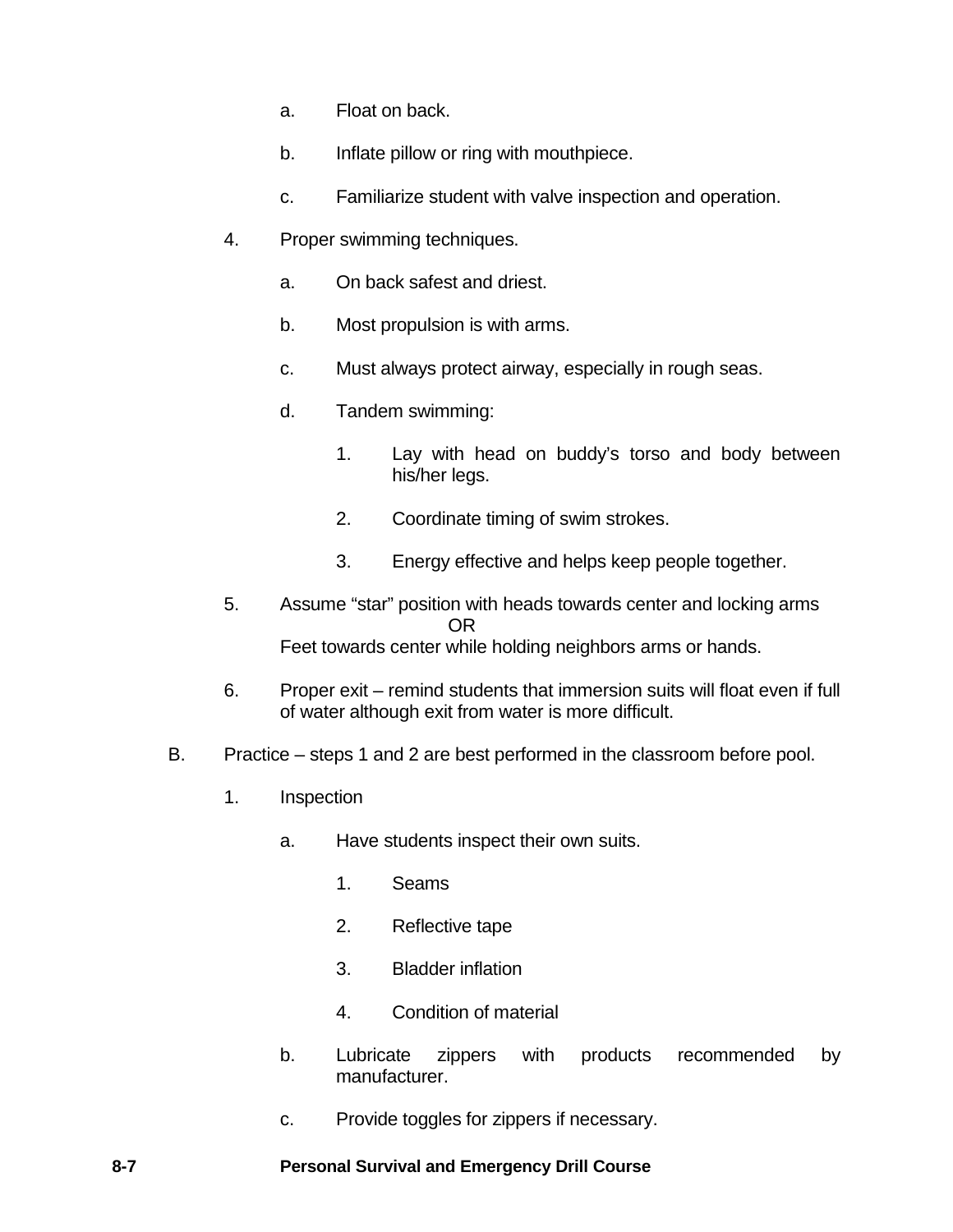- 2. Donning suits.
	- a. Students don suits correctly.
	- b. Help each other.
- 3. Entry:
	- a. Students enter from the side of the pool.
	- b. Enter water one at a time from low diveboard.
	- c. Watch for panic remind students buoyancy rings can come up over face even when deflated; students may surface feet first.
- 4. Flotation, inflation, swimming and exit:
	- a. Have students practice different swimming positions.
	- b. Students may need to take turns using suits.

## **II. EMERGENCY/IMPROVISED FLOTATION (optional)**

- A. Purpose
	- 1. People who fall into the water in heavy clothing do not have to drown. Sufficient air trapped in clothing can provide buoyancy.
	- 2. Demonstrate the proper technique for floating in heavy clothing.
- B. Demonstrate
	- 1. Flotation in heavy clothing
		- a. Have assistant don as many layers of clothing possible including boots.
		- b. Enter backwards with knees/feet slightly bent upward to trap air.
		- c. Float on back motionless, or with slow, sculling motion.

Person must remain calm to avoid letting out trapped air.

d. Swim slowly to the side of pool or emergency flotation – use head up, underwater stroke with modified kick to conserve heat and energy.

### **8-8 Personal Survival and Emergency Drill Course**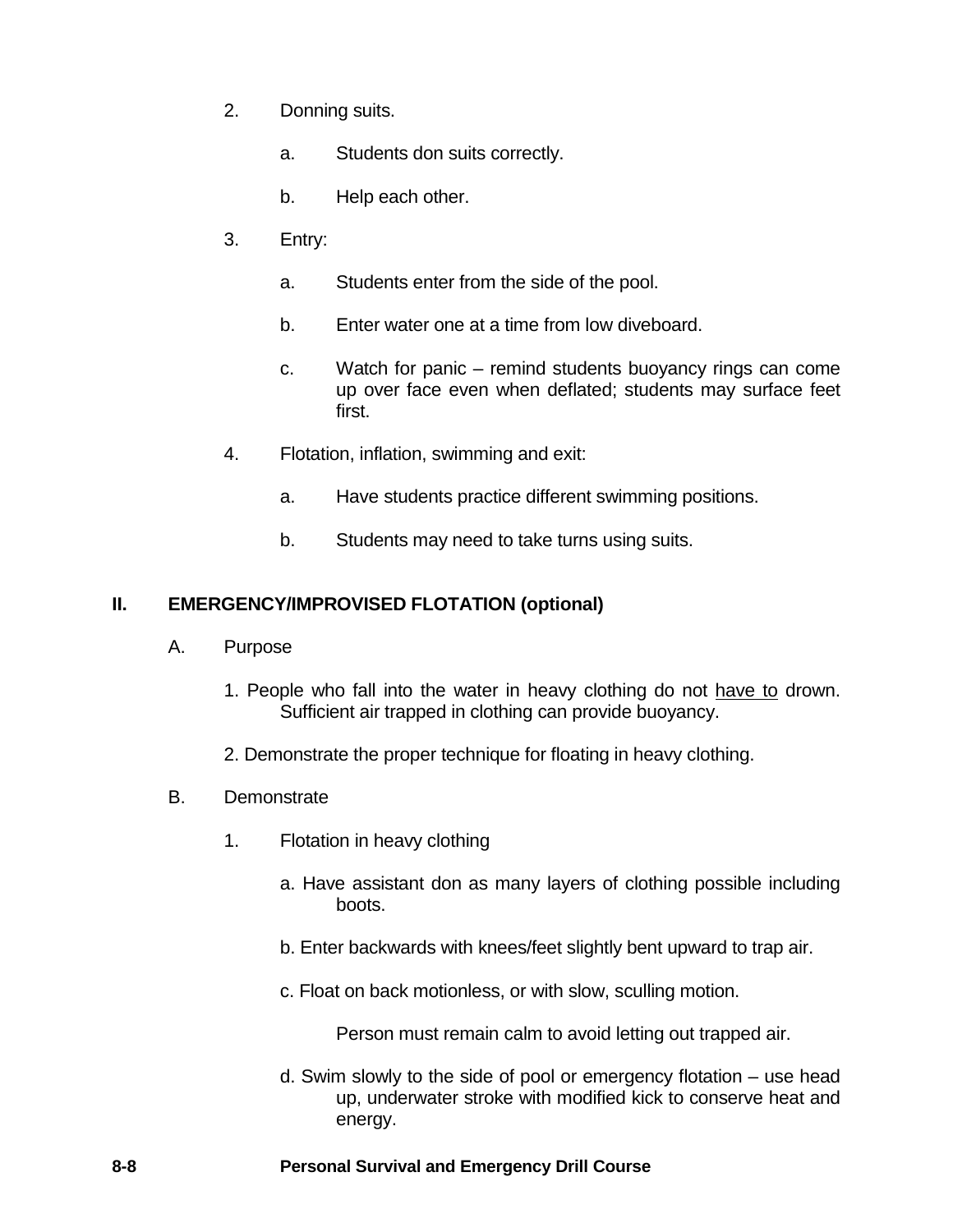- e. Point out the heaviness of wet clothes by weighing assistant before and after getting wet.
- C. Practice (optional)
	- 1. Any practice on this lesson should be done after all planned exercises are completed.
	- 2. Practice should be done in 5 6 feet of water.

## **III. COLD WATER SURVIVAL SKILLS**

- A. Students may be required to shower before participating in the following exercises in their street clothing.
- B. Demonstrate Exercise #1.
	- 1. Don PFD.
	- 2. Always enter the water feet first.
	- 3. ENTER THE WATER AS SLOWLY AS POSSIBLE to avoid cold water shock. Jumps here are to simulate falls or on large falls with no alternatives.
		- a. Stand sideways to water.
		- b. With one hand, hold nose and cover mouth.
		- c. Hold the PFD in place by crossing the other arm over to their opposite shoulder of PFD.
		- d. Check for other people, debris in water.
		- e. Jump sideways, cross ankles as soon as possible for water entry.
	- 4. Demonstrate Exercise # 2. HELP position.
		- a. Roll slightly on back.
		- b. Hold arms tightly against sides of chest to protect armpits.
		- c. Hold hands on upper chest/neck to protect high heat loss areas.
		- d. Bend knees; pull up legs to protect groin. (In type III PFDs you may need to drop the knees to keep from overturning. Cross ankles to protect inner leg/groin heat loss.)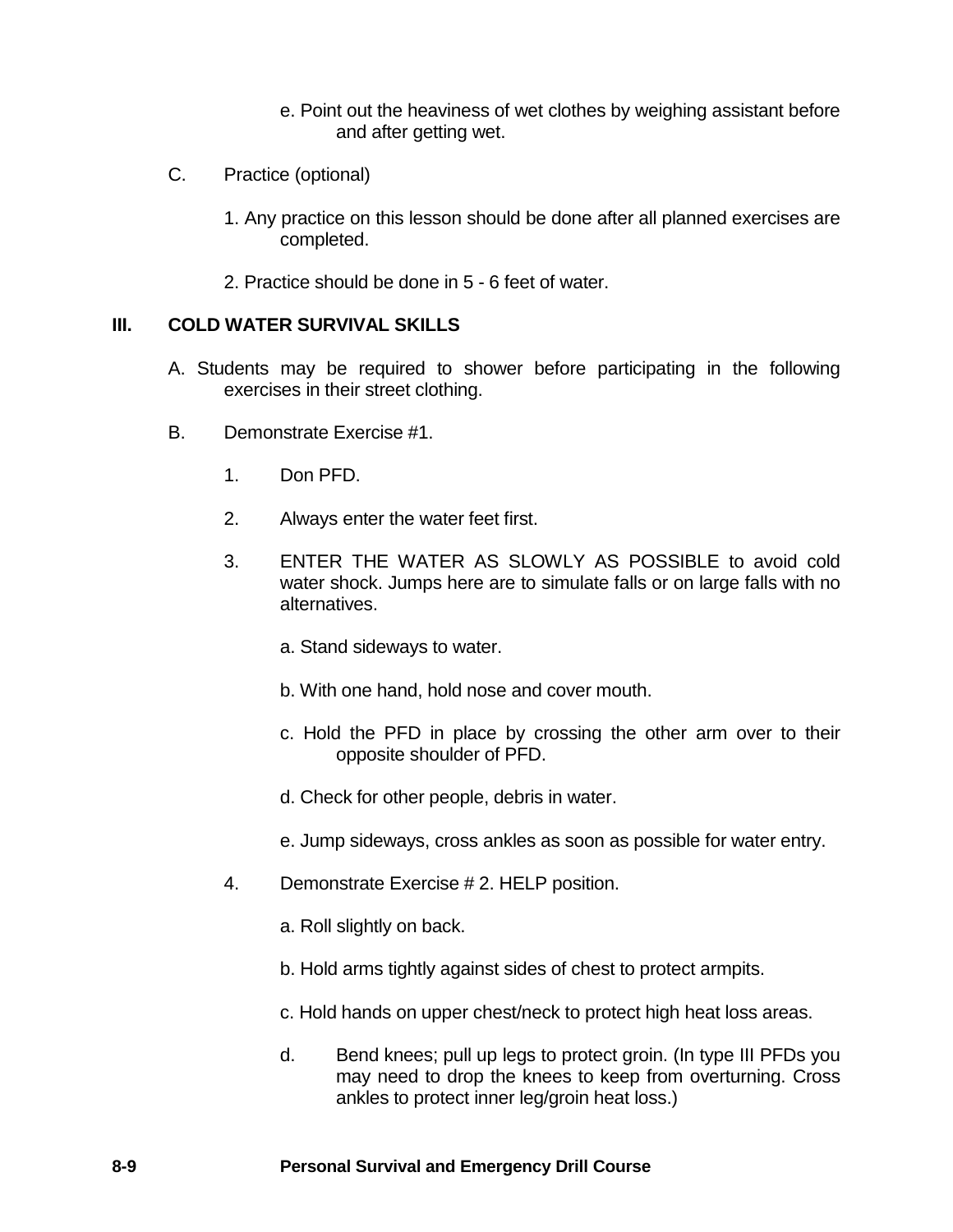- d. Reminder: this position can only be done with a PFD on.
- e. Hold HELP position for at least one minute.
- f. After one minute, have students spread arms and legs out to feel the difference in temperature.
- 5. Demonstrate Exercise #3. Huddle position:
	- a. Small groups should form tight huddles so bodies work together to protect high heat loss areas. Keep legs together.
	- b. Hold back of neighbors' shoulders, not shoulder top, to prevent submersion of neighbor!
	- c. Reminder: small children/injured persons/those without PFDs can huddle in an inner circle.
	- d. After huddling for one minute, have students let go and feel the difference in temperature.
- 6. Demonstrate Exercise #4.Survival swimming:
	- a. On back, head up, arms pressed to sides.
	- b. Swim with modified kicks, flicking action of hands.
	- c. Note: Swimming increases heat loss by 30%.
	- d. Swimming short distances may be necessary to reach assistance.
	- e. Swimmers usually have at least 10 to 15 minutes of swimming ability even in cold water.
- C.. Additional Practice
	- 1. Allow students to experiment with a variety of PFDs.
	- 2. Encourage students to practice donning immersion suits in the water.
	- 3. Point out use of buoyant cushions (should be worn on chest).
	- 4. Practice ring buoy assists, throw bags.
	- 5. Allow students to practice with emergency flotation (buoys, ice chests, wood).

### **8-10 Personal Survival and Emergency Drill Course**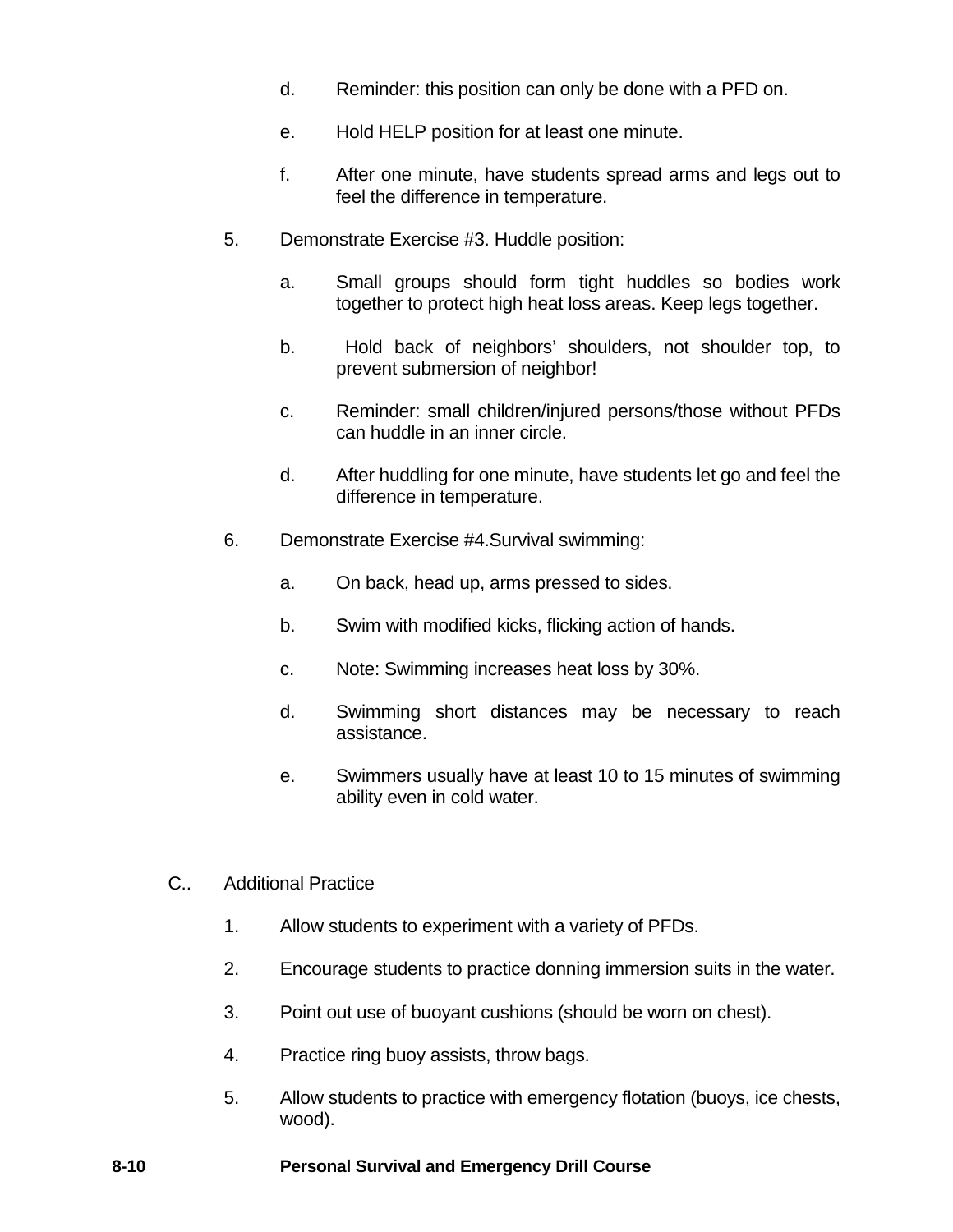- 6. Ask students to try floating face down to see which PFDs right them.
- 7. Ask students which PFD they liked best and why.

## **IV. LIFERAFTS AND BUOYANT APPARATUS**

- A. Begin with students already in immersions suits.
	- 1. Assign a group size that meets the capacity of the raft you are using or use smaller raft for group of 5.
- B. Liferaft righting
	- 1. Must be done from  $CO<sub>2</sub>$  canister side of raft (to avoid being hurt by the canister).
	- 2. Grab righting strap with open hand. DON'T WRAP AROUND HAND.
	- 3. Climb strap and arch backwards, pulling raft back.
	- 4. Land on your back and follow the strap to outside of raft. If raft lands on top of you, push up on floor to make an air pocket. DO NOT turn on belly to swim out if entangled.
	- 5. Use the wind and seas to your advantage when righting.
- C. Life raft boarding
	- 1. With SOLAS ramp
		- a. Climb onto ramp.
		- b. Pull yourself into raft belly first with inside straps.
		- c. Get assistance from those inside raft/provide assistance to others.
		- d. Beware of landing face first in water on raft floor or other people.
	- 2. Without ramp
		- a. Grab top of buoyancy tube.
		- b. Bob up and down and use buoyancy and foot kick to heave your upper body on top of the buoyancy tube.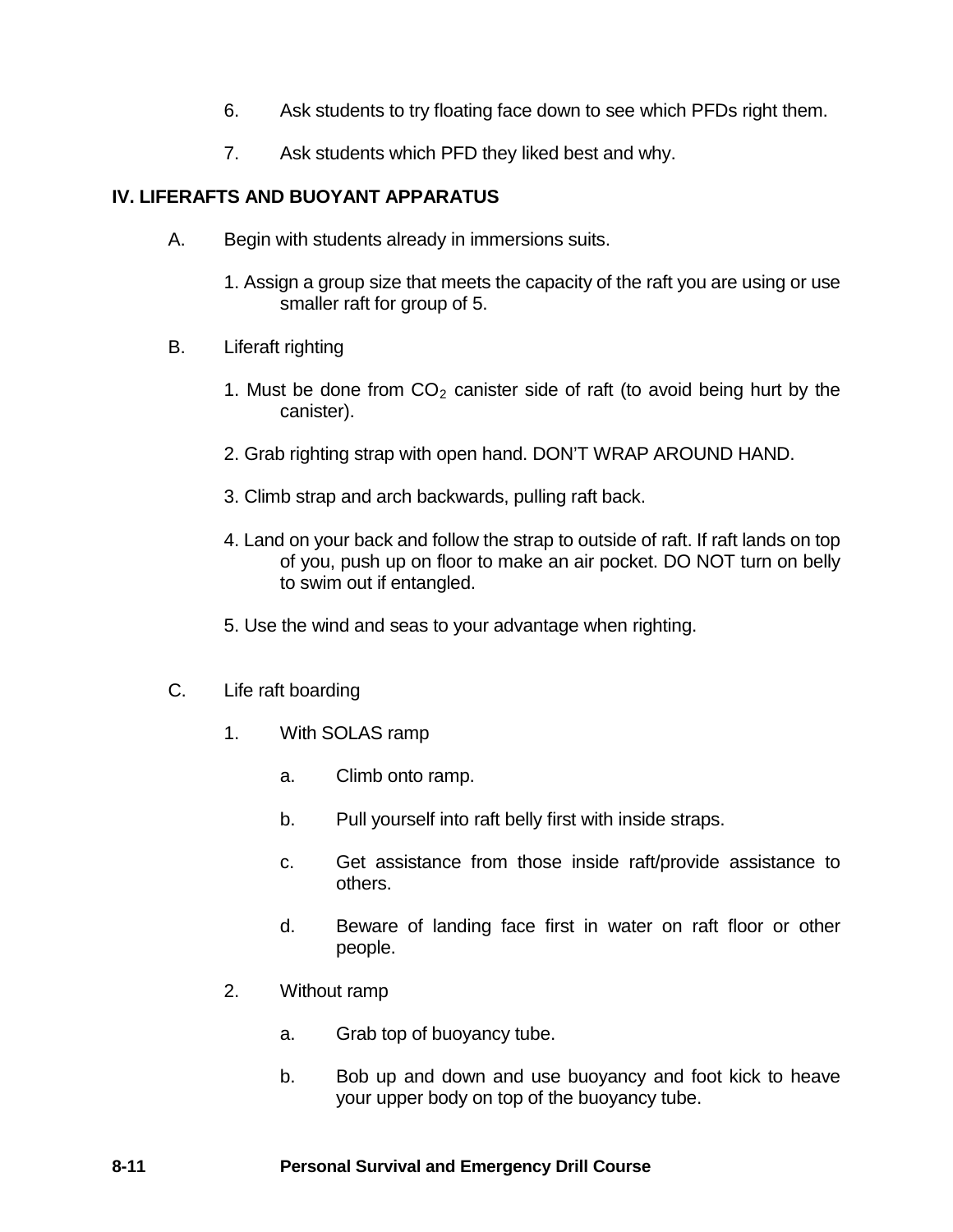- c. Grab straps inside of raft and pull/kick yourself in.
- d. Get assistance from those inside raft/provide assistance to others.
- D. Life in the raft
	- 1. Inflate the floor if possible.
	- 2. Find safety knife.
	- 3. Close doorways and viewing ports.
	- 4. Locate lights and survival pack.
	- 5. Stay in enclosed raft at least 5 minutes.
	- 6. Students outside the raft are usually more than happy to provide, rough seas and rain for liferaft occupants. Make it real.
	- 7. Remember the 7 steps to survival. Go through them in the raft.

## **V. DEBRIEF POOL EXERCISE**

- A. What did you learn?
- B. What worked well? What didn't?
- C. What limitations did you observe/experience?
- D. Which PFD do you prefer for yourself?

## **VI. SUMMARY**

- A. Water exercises provide realism for persons learning survival skills and reinforce the lessons taught in class.
- B. For the many who do not believe that a PFD will keep them afloat, or an immersion suit keep them dry, this opportunity to practice builds confidence.
- C. These learning experiences are stored away, and in an emergency, action replaces panic.
- D. This is often the most well liked part of the program. It should be an opportunity for students to learn for themselves by doing.

#### **8-12 Personal Survival and Emergency Drill Course**